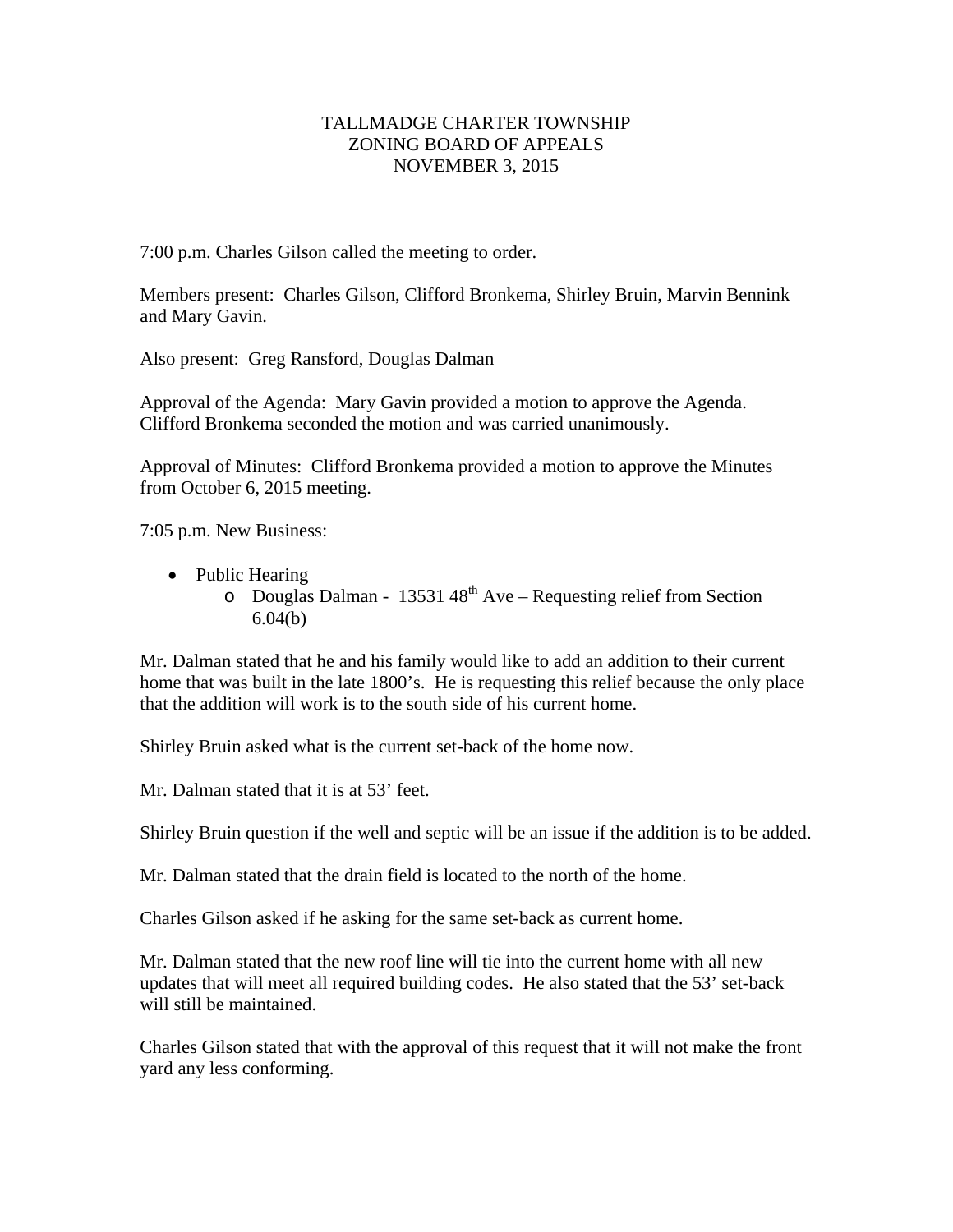Marvin Bennink provided a motion to approve the request as written. Mary Gavin seconded the motion and was carried unanimously.

## **Proposed Bylaws Amendment:**

Marvin Bennink provided a motion to approve that the following Resolution be adopted. Mary Gavin supported.

## NOW, THEREFORE, BE IT RESOLVED AS FOLLOWS:

(1) Section 1 – Officers, subsection A of the Bylaws of the Tallmadge Charter Township

Zoning Board of Appeals is restates in its entirety as follows:

- A. Selection an Tenure At meeting in the fourth quarter of the calendar year, the Zoning Board of Appeals shall select from it's membership a chairperson, vice chairperson and secretary. All officers shall serve a term of one year, or until their successors are selected and assume office, except as noted in C, below. All officers shall be eligible for re-election for consecutive terms for the same office.
- (2) The remainder of the Bylaws of the Tallmadge Charter Township Zoning Board of Appeals shall remain as approved on December 21, 2010and amended on December 6, 2011.
- (3) The amendments to the Bylaws of Tallmadge Charter Township Zoning Board of Appeals shall be of immediate effect.

YEAS: Bronkema, Gavin, Bruin, Bennink and Gilson.

Nays: None

**Elections:** 

Clifford Bronkema provided a motion to nominate Charles Gilson as Chairman. Shirley Bruin seconded the motion. There being no other challengers, Charles Gilson was awarded the office of Chairman.

Charles Gilson provided a motion to nominate Marvin Bennink as Vice-Chairman. Clifford Bronkema seconded the motion. There being no other challengers, Marvin Bennink was awarded office of Vice-Chairman.